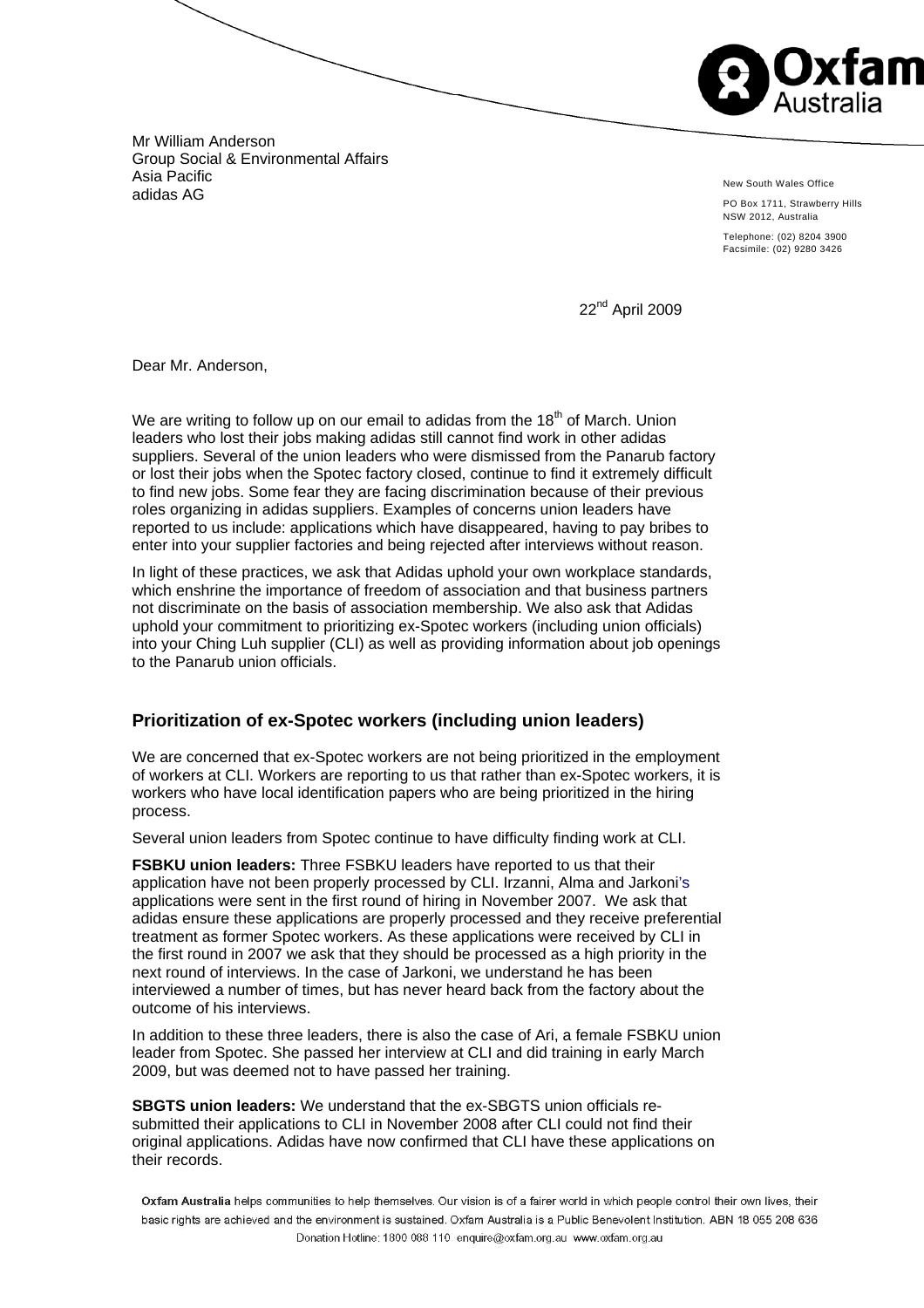We ask that the applications by the SBGTS union officials be processed as soon as possible. We will continue to monitor the process of these applications and the applications of all union officials into CLI.

We request that adidas ensure that the applications by Irzanni, Alma and Jarkoni (FSBKU) are properly processed and they receive preferential treatment as former Spotec workers.

In the interests of ensuring that Ari was not discriminated against because of her previous affiliation with FSBKU, we ask that Ari be given the opportunity to do her training again in the presence of an independent expert. We are able to provide suggestions for who might be able to act as an independent observer.

## **Supporting the ex-Panarub Perpubas/SBGTS union leaders to find employment**

In November 2008 adidas asked for a full profile of each dismissed ex-Perpubas official, in terms of current job status and a documented record of their attempts to secure employment with adidas' suppliers. Below is a summary of two union leaders still seeking employment at adidas suppliers.

#### **Neneng**

In adidas' 12 November letter to Oxfam Australia you wrote that it was disturbing to hear that Neneng had to pay money to secure her job at Nikomas and that you would like to obtain a formal statement from Neneng on the bribe payment so that adidas can investigate the matter. In your letter you suggested that Neneng had signed a statement confirming that she had not paid recruitment fees. Neneng is prepared to provide adidas with a statement about the bribe that she paid to get a job at Nikomas. Please contact her with the details of how you would like to obtain a statement. If it would be helpful, our workplace campaign consultants, Chris Wangkay and Mimmy Kowel would be happy to help facilitate communication with Neneng. They have been copied into this letter.

Neneng was told verbally by Nikomas personnel staff that 'there's no need to pay anything to get job in Nikomas.' She was not asked if she was made to pay a bribe and she was not made aware of a hotline number to report the details of paying a bribe. She has reported to us that she stopped working at Nikomas because she became ill and the factory would not grant her more than one sick day when she required three days bed rest to recover from her illness.

Neneng was actually granted an interview at CLI for the position CUTTING on  $24<sup>th</sup>$ November 2007, but she missed the interview because she was never informed about the interview time. Adidas have acknowledged that there are weaknesses in CLI's communications.

Given Neneng's unfair treatment at Panarub, Nikomas and CLI we ask that adidas ensure that she receives a new interview time for the next round of interviews at CLI.

#### **Hamdani**

Hamdani sent an application to CLI on the 1st round in November 2007, but never heard back from the factory.

We ask that Adidas follow up Hamdani's application and find out whether or not it has been processed, and the outcome of this process. If CLI cannot locate Hamdani's application, we ask that adidas ensure that Hamdani is given another opportunity for an interview at the factory.

Lastly on the ex-Panarub SBGTS union officials, we are concerned that Adidas is not being consistent with your treatment of these workers.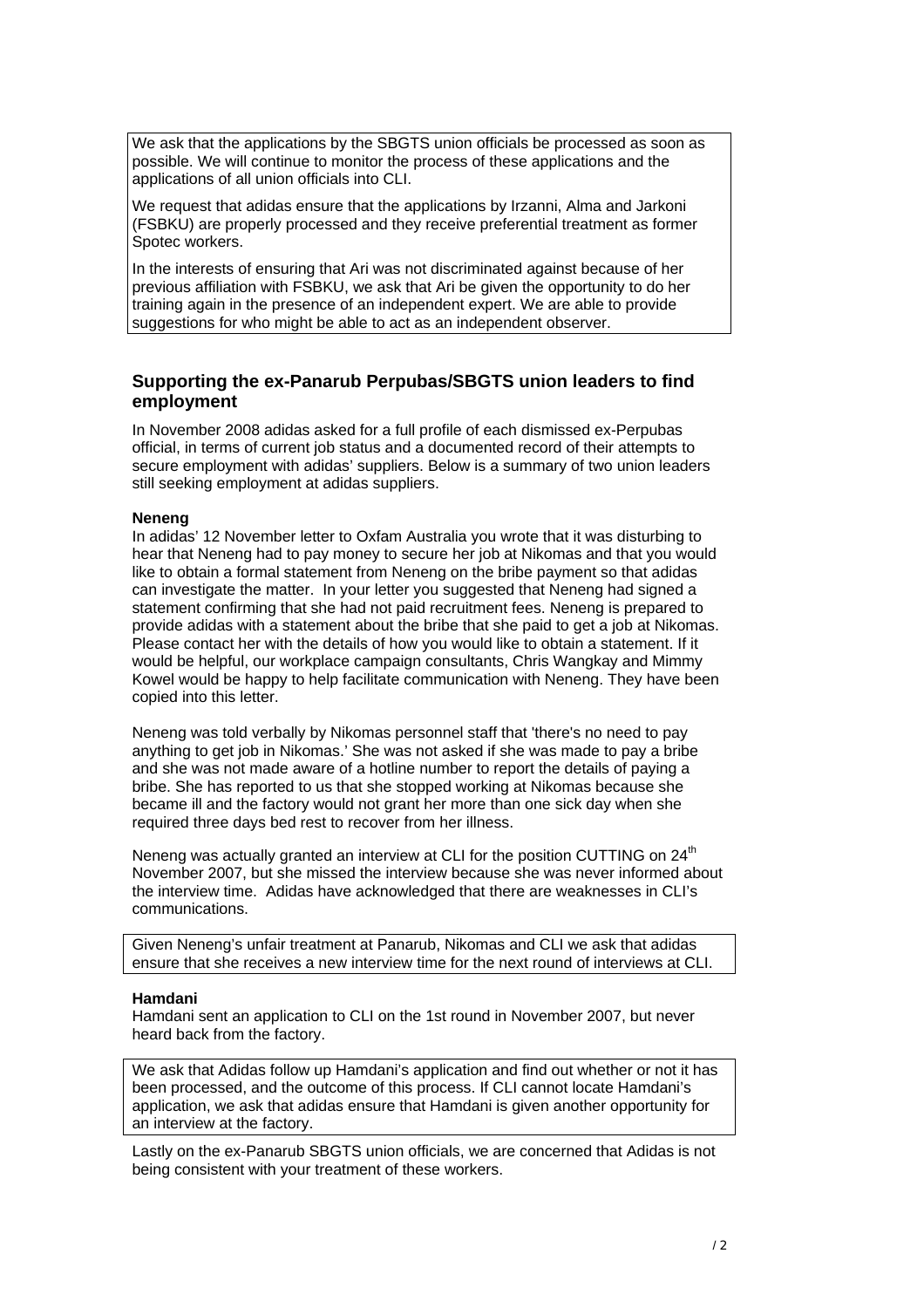We understand that Harry Nurmansyah of adidas recently wrote to Moh Ali of the SBGTS union in the following terms (this is a translation from Harry's original Indonesian):

'Adidas supported the recommendation of Komnas HAM at the time. Adidas had approached and put pressure on Panarub management to solve the case. But, SBGTS decided to settle the dispute bi-partite manner, instead of taking the case further (after P4P final decision). So it's not relevant to keep referring to the dismissal to make us get new job for you. Adidas will not give any commitment to make sure that the dismissed workers get new job in Adidas suppliers.'

This appears to be a reversal of adidas' previous efforts to assist the ex-Panarub SBGTS officials. In October 2007, adidas indicated you were launching a job placement program for the dismissed officials. Ali, as the representative of the ex-Panarub union leaders, has been in regular contact with adidas since then and continues to ask adidas to assist with job placement. Adidas did once send a list of openings in some adidas supplier factories. We also understand Harry also sent a list of suppliers and contact people in factories to Ali last year. This list is useful for the purpose of knowing who to contact within your suppliers. However, it is costly for the dismissed Panarub officials to send numerous applications to suppliers without knowing which jobs are available. As Ali outlined in a recent email to Harry, it would be very useful if adidas could provide a monthly list of openings at specific adidas suppliers.

In summary, we ask that adidas uphold your commitment to assisting the ex-Panarub SBGTS officials in a job placement program and once again send SBGTS a monthly list of factory based openings – ensuring these include openings that are relevant to the qualifications of the dismissed officials.

## **Adidas' communication with union leaders**

We ask that adidas improve your communication with union leaders to enhance their chances at finding employment. There have been several occasions over the past year where communication has been less than ideal. We ask that adidas acknowledge correspondence from union leaders and provide these leaders with appropriate information to help them to find work.

One example of poor communication was recent contact with an ex-Spotec leader regarding recruitment into CLI. Agus (an SBGTS ex-Spotec union official) was sent in April 2009 a message in English by an adidas staff member with a spreadsheet regarding recruitment interviews into CLI. We appreciate that adidas is attempting to communicate with ex-Spotec SBGTS officials by email about the recruitment process. These emails are appreciated and go some way towards transparency in the CLI recruitment process. However, emails in English are not an appropriate language for workers with little English language skill. The email and spreadsheet were also very unclear. There were no interview times given on the spreadsheet and the email was sent on the day that 'vacancies' were opening, and only three days before they closed. This did not give SBGTS enough time to contact their members, even if they could read English. Lastly, none of the SBGTS or FSBKU ex-Spotec or ex-Panarub union leaders were listed on the interview spreadsheet.

We have previously outlined our concerns about factory postings being the basis for informing workers about job openings. Last time a similar list was posted at CLI it was immediately torn down. Adidas conceded in May 2008 that "If there is a disappointment, then it is with CLI's HR department and their inability to manage the recruitment process in way that matches all our expectations."

We ask that adidas uphold your commitment towards a fair and transparent process of prioritisation of ex-Spotec workers into Ching Luh.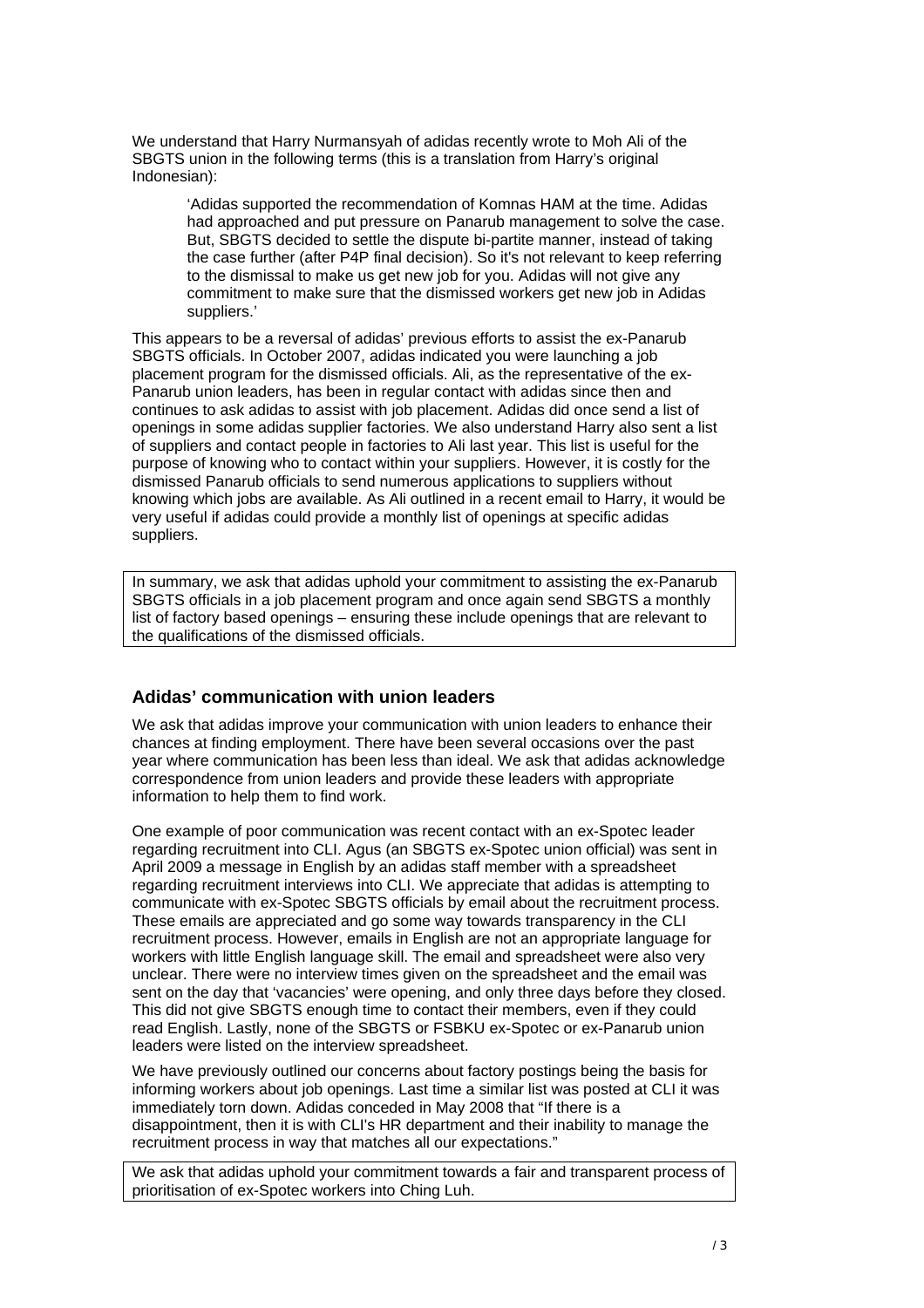### **adidas' job placement scheme for ex-Panarub officials**

adidas has previously claimed in an online statement that SBGTS were unresponsive to proposals about a job placement scheme. Contrary to this statement, we have evidence that SBGTS emailed adidas' SEA Regional Manager West Asia, as well as adidas' Indonesian staff Adelina Simanjuntak and Harry Nurmansyah on October 29<sup>th</sup> 2007. This letter thanked adidas for your previous letter to them; informed adidas that ex-Perbupas officials were having difficulties applying to adidas suppliers (for example at the Nikomas factory); and asked adidas to provide SBGTS with a list of adidas suppliers and contact people in those suppliers so they could apply for jobs. In adidas' November 2008 letter you requested a copy of the email from Ali (SBGTS). Please find this email correspondence you requested in Annex 1.

In summary, we ask that adidas improve your communication with union leaders to enhance their chances of finding employment. It would be most useful if both the factory openings for the ex-Panarub officials and the list of interviews for the ex-Spotec workers into CLI should be sent in Bahasa Indonesia two weeks in advance of the openings, and be accompanied by a phone call or text message, so the union leader knows they need to check their emails immediately. Additionally this list of new interview times should be couriered or posted to each of the unions from the ex-Spotec factory secretariat with a phone call from adidas to say its been sent. We also repeat our request that adidas amends adidas' misleading April 14 2008 online statement, which states that "To date, we still not received a response from SBGTS to our offer. This is regrettable, as it is not viable for us to move forward with any job placement, without the direct support and cooperation of the union and the dismissed workers."

# **Encouraging respect for FOA in addias supplier factories**

Lastly, in you November 2008 letter, you mentioned that adidas is continuing to test the applicability and effectiveness of the current KPI tool. You wrote that adidas has concluded you might need to review and change how your company measures FOA. We would appreciate being kept informed about this review process and its outcomes.

We look forward to hearing back from you about how adidas is concretely supporting the fair and transparent treatment of union officials who have faced such difficulties finding work in adidas suppliers.

Yours Sincerely,

Simothy Connor

Tim Connor **Daisy Gardener** Labour Rights Economic Justice Advocacy Coordinator **Advocacy Officer** Advocacy Officer timothyc@oxfam.org.au daisyg@oxfam.org.au

Dawygarden

 $C_{\mathbb{C}}$ :

Serikat Pekerja Nasional (National workers union)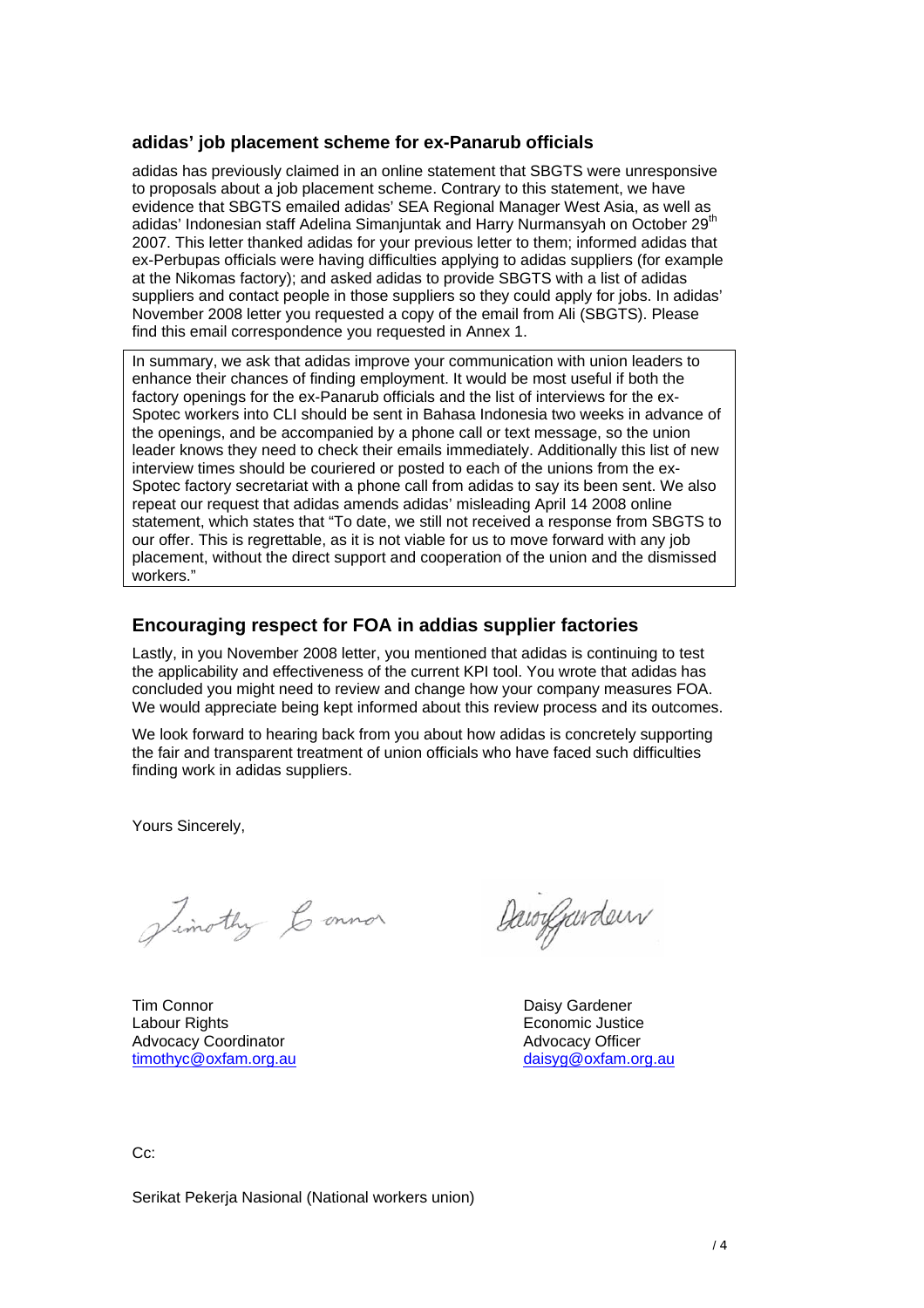Perkumpulan buruh-Buruh Pabrik Sepatu (Shoe workers union)

Federasi Serikat Buruh Karya Utama (Karya Utama workers union)

Adidas' Jakarta Social & Environmental Affairs Team

Clean Clothes Campaign

Mimmy Kowel

Chris Wangkay